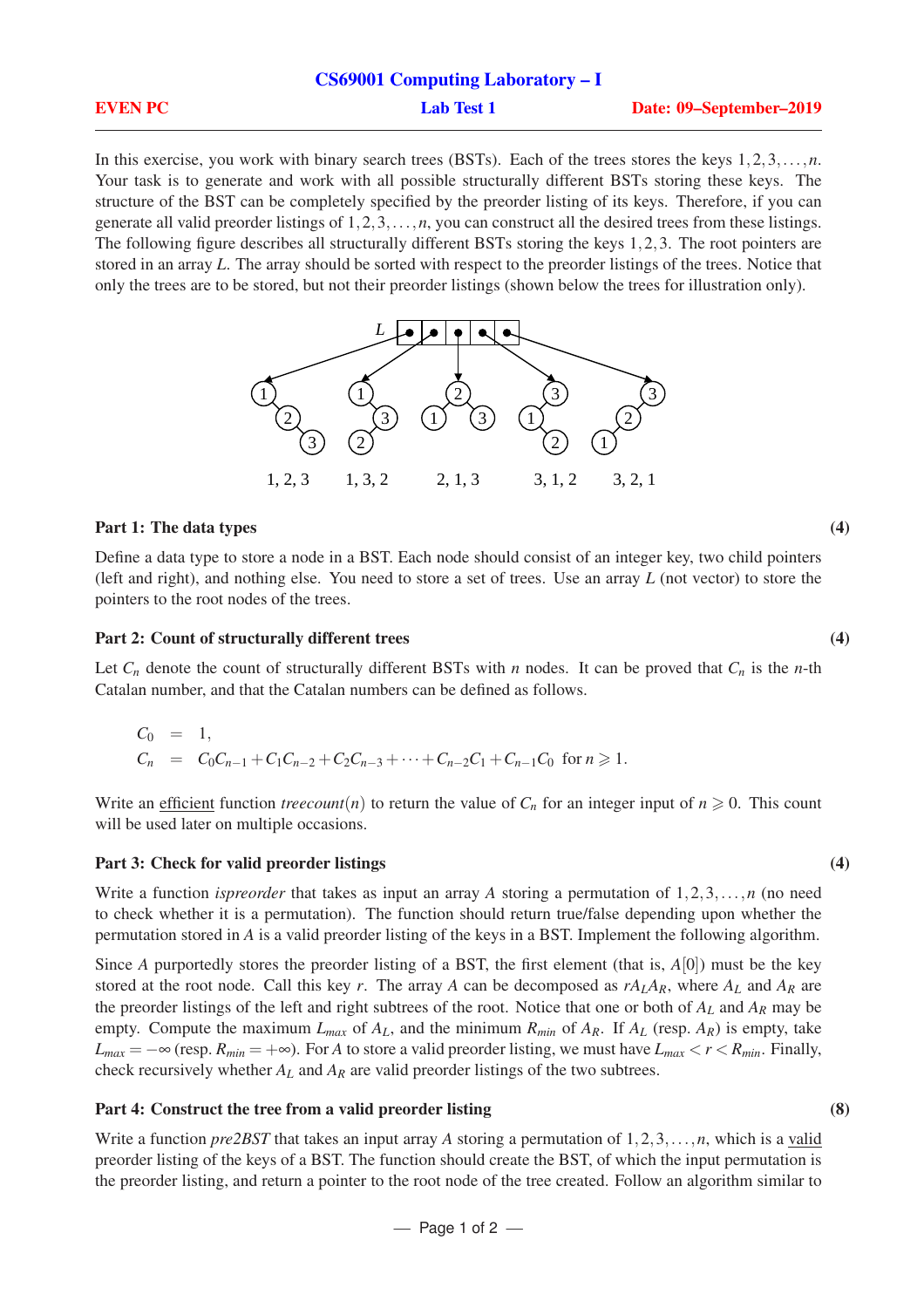that described in Part 3. Since *pre2BST* assumes that *A* stores a valid listing of the keys, you do not need to check for the validity again. You should instead create the different nodes, and link them appropriately. For example, the key *r* is to be stored in a new node allocated for the root. Its left and right child pointers are set to the roots of the two subtrees constructed recursively on  $A_L$  and  $A_R$ .

## Part 5: Generate all structurally different BSTs (8)

Write a function *allBST* to generate all permutations of  $1, 2, \ldots, n$  in the increasing order. For example, if  $n = 3$ , the permutations should be generated in the order  $[1,2,3]$ ,  $[1,3,2]$ ,  $[2,1,3]$ ,  $[2,3,1]$ ,  $[3,1,2]$ ,  $[3,2,1]$ . After each permutation is generated, check whether this is a valid preorder listing (using *ispreorder* of Part 3). If so, create the BST with this listing (use *pre2BST* of Part 4), and append the pointer to the root of the tree to the array *L*. Otherwise, discard this permutation. This function should print how many trees it creates. This count should match  $C_n$  as computed in Part 2.

## Part 6: Printing the trees (2)

Write a function *preorder* to print the preorder listing of the keys of a BST *T*.

### Part 7: Binary search in the array of trees (8)

Write a function *binsearch* that, given the array *L* (of size  $C_n$ ) and an array *A* (of size *n*) storing a permutation of 1,2,3,...,*n*, finds out whether *A* is the preorder listing of a tree in *L*. Since *L* is sorted with respect to the preorder listing of the trees, a binary search suffices. For comparing *A* with the preorder listing of a tree  $T = L[i]$ , store the preorder listing of *T* in an array *B*, and compare *A* and *B* element by element.

## Part 8: The *main*() function (4)

The user enters an integer  $n \in \{3, 4, 5, \ldots, 10\}$ . Call *treecount* (Part 1) to get the value of  $C_n$ . Print the count. Call *allBST* (Part 5) to create  $C_n$  BSTs and store their root pointers in *L*. For each tree  $T = L[i]$ ,  $i = 0, 1, 2, \ldots, C_n - 1$ , print the preorder listing of the keys stored in *T*. Keep on generating random permutations of 1,2,3,...,*n* until one is found which is a valid preorder listing. Likewise, keep on generating random permutations of 1,2,3,...,*n* until one is found which is not a valid preorder listing. Check the validity (or otherwise) of each permutation by calling *binsearch*. Print the two permutations obtained as above. Notice that the user does not enter these permutations as inputs.

#### Output (8)

```
n = 4+++ Count of BSTs = 14 [1 mark for correct count]
+++ 14 trees created [1 mark for correct count]
+++ The preorder listings of the BSTs [4 marks]
   BST # 1 : 1 2 3 4
   BST # 2 : 1 2 4 3
   BST # 3 : 1 3 2 4
   BST # 4 : 1 4 2 3
   BST # 5 : 1 4 3 2
   BST # 6 : 2 1 3 4
   BST # 7 : 2 1 4 3
   BST # 8 : 3 1 2 4
   BST # 9 : 3 2 1 4
   BST # 10 : 4 1 2 3
   BST # 11 : 4 1 3 2
   BST # 12 : 4 2 1 3
   BST # 13 : 4 3 1 2
   BST # 14 : 4 3 2 1
+++ Search : 4 1 2 3 : Tree # 10 matches [1 mark]
+++ Search : 1 3 4 2 : Tree not found [1 mark]
```
Submit one C/C++ file. Do not use STL data structures. Write your name, roll no, and PC no as a comment.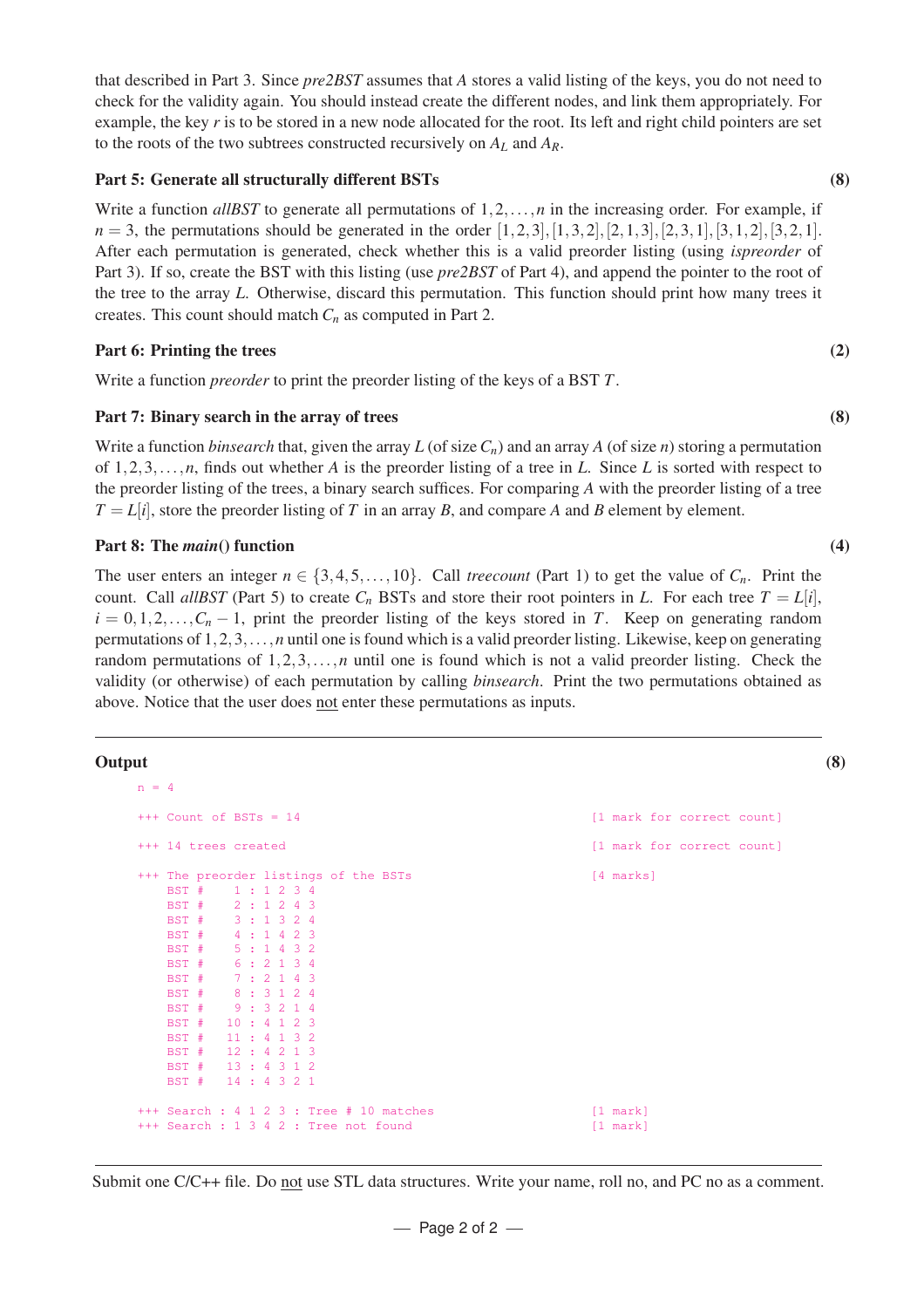|               | <b>CS69001 Computing Laboratory – I</b> |                         |
|---------------|-----------------------------------------|-------------------------|
| <b>ODD PC</b> | <b>Lab Test 1</b>                       | Date: 09–September–2019 |

In this exercise, you work with binary search trees (BSTs). Each of the trees stores the keys 1,2,3,...,*n*. Your task is to generate and work with all possible structurally different BSTs storing these keys. The structure of the BST can be completely specified by the postorder listing of its keys. Therefore, if you can generate all valid postorder listings of 1,2,3,...,*n*, you can construct all the desired trees from these listings. The following figure describes all structurally different BSTs storing the keys 1,2,3. The root pointers are stored in an array *L*. The array should be sorted with respect to the postorder listings of the trees. Notice that only the trees are to be stored, but not their postorder listings (shown below the trees for illustration only).



## Part 1: The data types (4)

Define a data type to store a node in a BST. Each node should consist of an integer key, two child pointers (left and right), and nothing else. You need to store a set of trees. Use an array *L* (not vector) to store the pointers to the root nodes of the trees.

### Part 2: Count of structurally different trees (4)

Let  $C_n$  denote the count of structurally different BSTs with *n* nodes. It can be proved that  $C_n$  is the *n*-th Catalan number, and that the Catalan numbers can be defined as follows.

$$
C_0 = 1,
$$
  
\n
$$
C_n = C_0C_{n-1} + C_1C_{n-2} + C_2C_{n-3} + \dots + C_{n-2}C_1 + C_{n-1}C_0 \text{ for } n \ge 1.
$$

Write an efficient function *treecount*(*n*) to return the value of  $C_n$  for an integer input of  $n \ge 0$ . This count will be used later on multiple occasions.

#### Part 3: Check for valid postorder listings (4)

Write a function *ispostorder* that takes as input an array *A* storing a permutation of 1,2,3,...,*n* (no need to check whether it is a permutation). The function should return true/false depending upon whether the permutation stored in *A* is a valid postorder listing of the keys in a BST. Implement the following algorithm.

Since *A* purportedly stores the postorder listing of a BST, the last element (that is,  $A[n-1]$ ) must be the key stored at the root node. Call this key *r*. The array *A* can be decomposed as *ALARr*, where *A<sup>L</sup>* and *A<sup>R</sup>* are the postorder listings of the left and right subtrees of the root. Notice that one or both of *A<sup>L</sup>* and *A<sup>R</sup>* may be empty. Compute the maximum  $L_{max}$  of  $A_L$ , and the minimum  $R_{min}$  of  $A_R$ . If  $A_L$  (resp.  $A_R$ ) is empty, take  $L_{max} = -\infty$  (resp.  $R_{min} = +\infty$ ). For *A* to store a valid postorder listing, we must have  $L_{max} < r < R_{min}$ . Finally, check recursively whether *A<sup>L</sup>* and *A<sup>R</sup>* are valid postorder listings of the two subtrees.

#### Part 4: Construct the tree from a valid postorder listing (8)

Write a function *post2BST* that takes an input array *A* storing a permutation of 1,2,3,...,*n*, which is a valid postorder listing of the keys of a BST. The function should create the BST, of which the input permutation is the postorder listing, and return a pointer to the root node of the tree created. Follow an algorithm similar